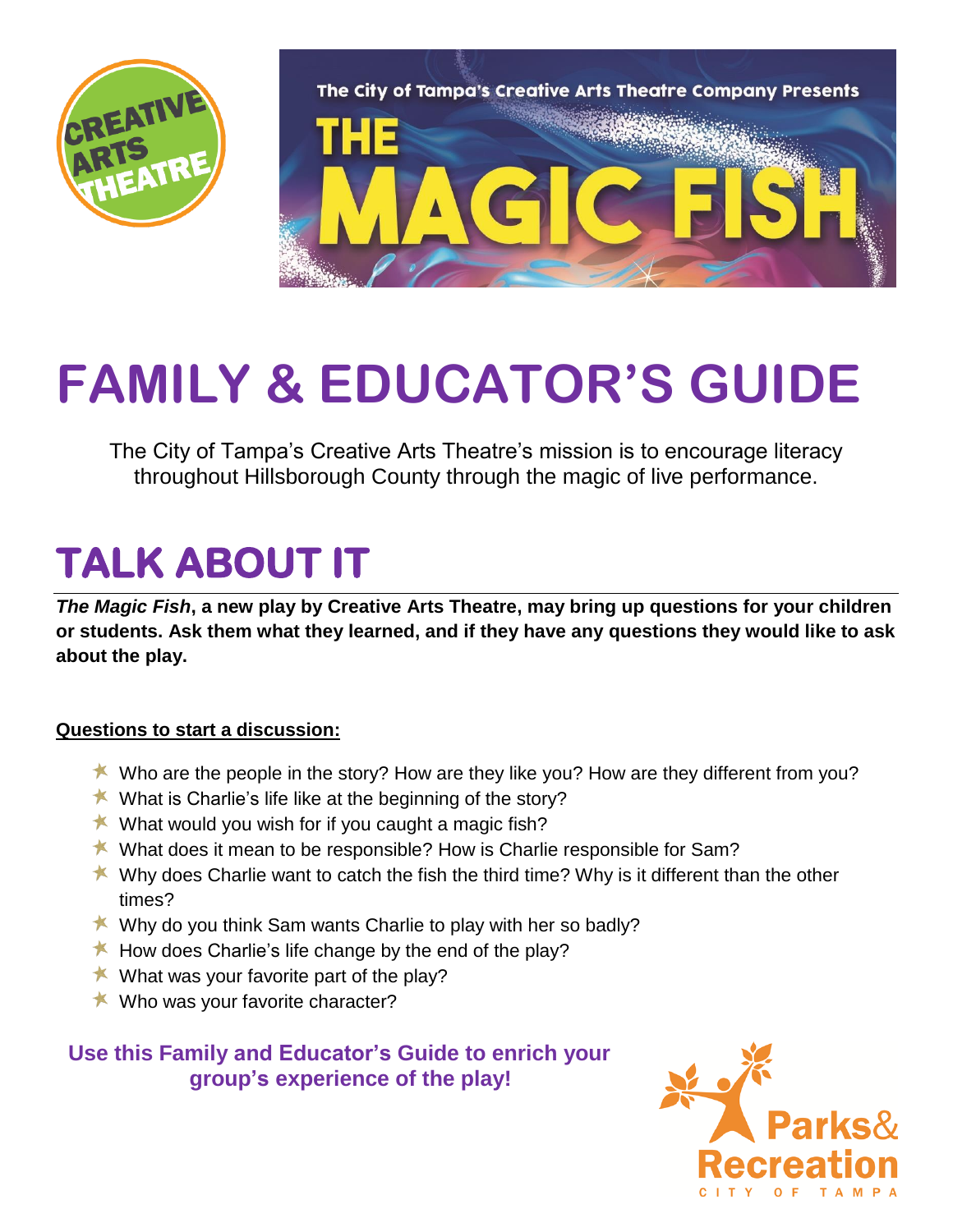## **FUN ACTIVITIES ACT IT OUT**

#### **Here is your chance to be a star!**

**★ Remember and Reenact:** Did you have a favorite scene in the play? Work together as a family or class to act it out! How did you act it the same as the actors in the play? How was it different?



★ Add a Scene: What do you think would happen if Charlie had to stay King? What would have happened if Sam had caught the fish first? What other super power could Charlie have chosen? Use your imagination to come up a new part of the story, and work together to act it out!

### **MAD-LIBS AND CREATIVITY**

#### **Critical thinking and imaginative play! Fill out this fun MadLib!**

- \_\_\_1.Fish breathe oxygen like humans
- \_\_\_2.Most fish have taste buds all over their body
- \_\_\_3.The fastest fish swims 25 mph
- \_\_\_4. There are around 30,000 known species of fish.
- \_\_\_5. Baby fish are called pups

#### **Answers**

- 1. True! A fish's gills filter oxygen out of water!
- 2. True! Taste buds are inside the fish's mouth, on its tongue and on the outside of the body including its fins!
- 3. False! The sailfish is the fastest fish in the world able to swim at a speed of 68mph!
- 4. True! There are 33,600 described species, fish exhibit greater species diversity than any other group of vertebrates!
- 5. True!

### **ART**

#### **Anyone can make art! Make a picture of it, using crayons, pencils, markers, or paint!**



- **Draw Your Favorite Part of the Play:** Was there a part in the play you liked the best? How about a favorite character?
- **Draw Your Wish:** If you caught the magic fish draw what your first wish would be!
- **Draw a New Fish:** Draw what you think the Magic Fish looks lik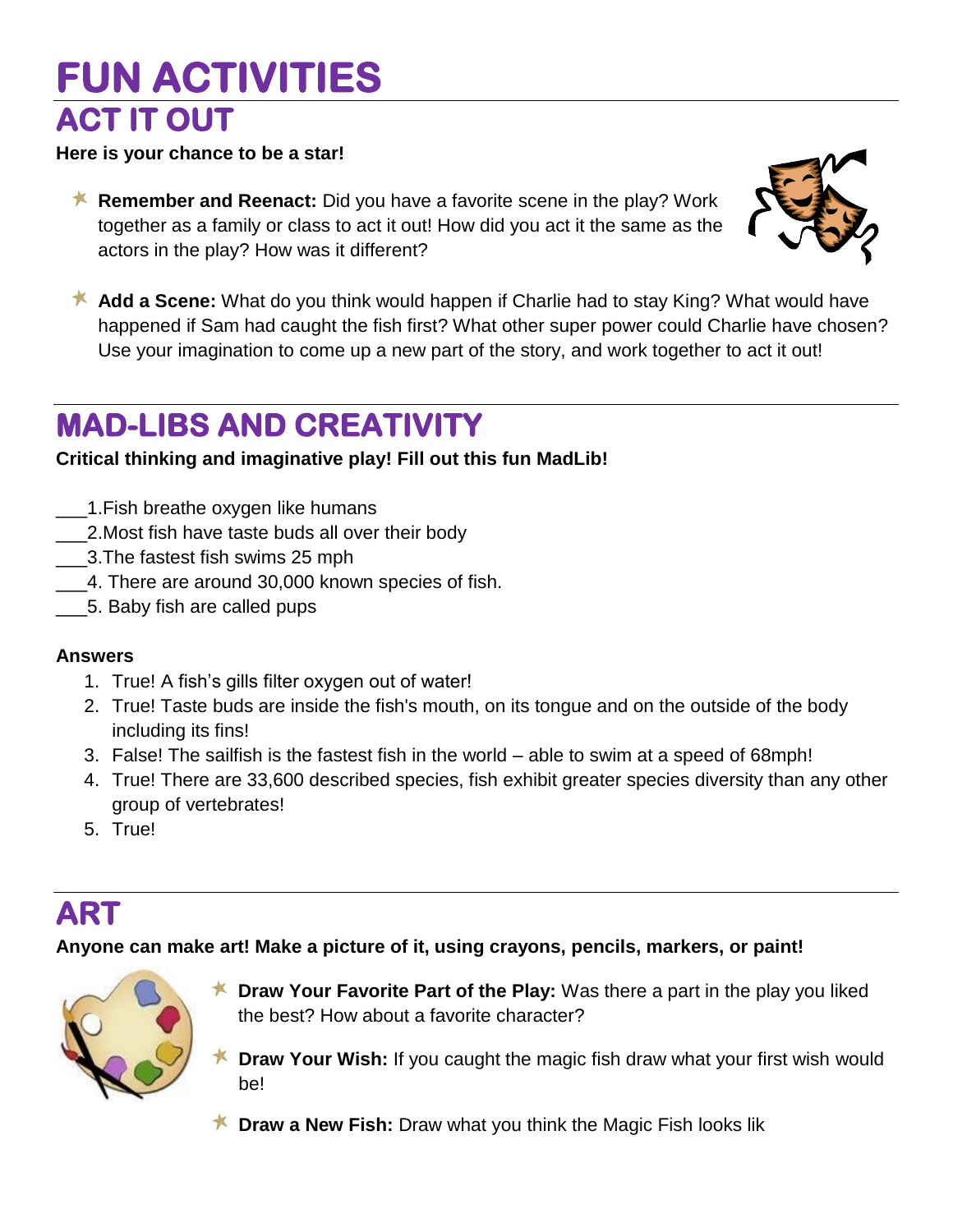## **FUN ACTIVITIES**

### **COLORING FUN FOR EVERYONE**